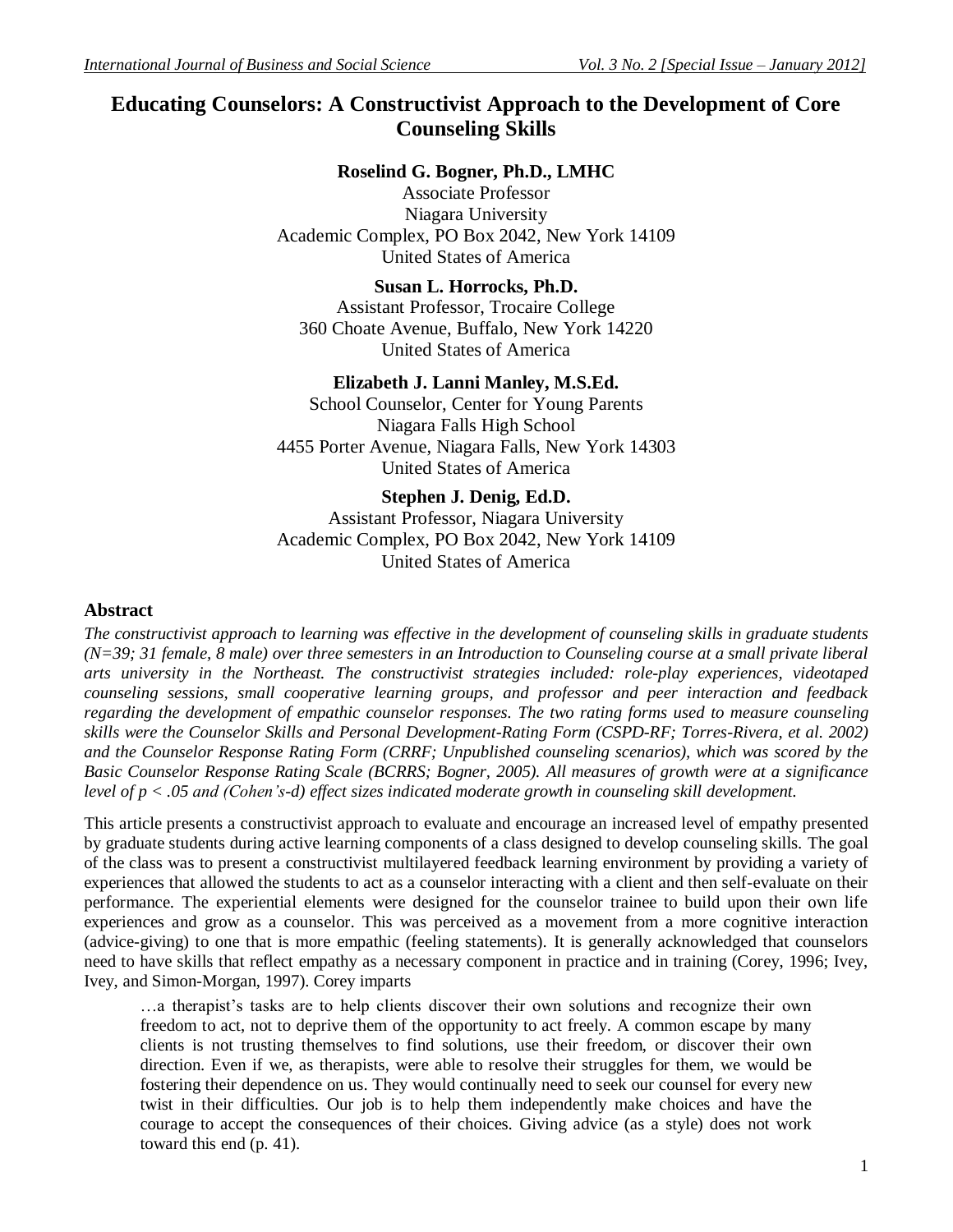This does not prohibit advice as an appropriate technique; however, it should not be the primary intervention used in counseling. The mark of a well trained counselor is the judicial use of advice giving in general. Corey (1996) further states "My caution is against overusing the technique of giving information and advice as the main diet of counseling. Far too many inexperienced counselors fall into the trap of believing that they are not doing their job unless they are being prescriptive in meeting the clients' apparent demands for advice" (p. 42). Counselor training should focus on building skills that are not based solely on advise-giving, which can be accomplished through various experiential activities.

### *Constructivist Perspective in Counselor Training*

Constructivism in education is a multifaceted method of learning that emphasizes the past experiences of the learner as well as their ability to integrate new information and adapt it at deeper levels of processing and application. This approach is utilized at all levels of education and training; when applied to graduate counselor training the constructivist approach builds upon the abilities that the counselor trainee currently possesses. This foundation has its origins in Vygotsky's theory of zone of proximal development (three levels; low, mid, and high) and scaffolding; where the student receives instruction from a professor as an expert, building upon the aptitude of the individual to learn new concepts, in preparation for and in counseling sessions (Foote, Vermette, & Battaglia, 2001). The ultimate goal is to build upon the natural abilities of the student; to help them become more competent and draw on the microskills necessary to be an effective counselor.

Foote, Vermette, and Battaglia (2001) provided a rationale for the constructivist perspective in education, "Constructivism is a theory of learning, and not, in itself, a theory of teaching" (p. 3). The focus therefore is to provide the opportunity to learn, rather than attempt to coach various concepts. This is accomplished through multilayered format in the learning process and adapting personal schemas with new information. "Constructivist theory views learning not as sequential and linear, but integrated and complex" (Foote, et al. p. 24), and as counseling relationships are also a complex interaction, it is logical to use this approach to the training of counselors. Moreover, constructivism from a counselor perspective has been defined by Gladding (2006) as "A philosophy that proposes that reality is subjective in nature, a *reflection* of observation, not an *objective* entity" (p. 35).

The indication of skills in counselor trainees is evidenced in part upon the principles of cognitive development developed by Piaget as described in the method of adaptation (Foote, Vermette, & Battaglia, 2001; Kail & Cavanaugh, 2007). When an individual's personal scheme is challenged, the new information must be understood and assimilated into a new scheme. This is best accomplished when the "new information becomes intimately connected with experience and prior knowledge" (Foote, Vermette, & Battaglia, 2001, p. 17). Assimilation occurs when the new information is incorporated into a new scheme and this is accomplished through accommodation, where an existing scheme can then be modified to fit the new information; adaptation is then successful and learning has occurred (Kail & Cavanaugh, 2007). Subsequently, this should be the focus of counselor training, the assimilation and accommodation of the skills needed in a counselor, which can be achieved through the presentation of the new information that has been outside the level of knowing (low, mid, and high) as evidenced by the zone of proximal development.

The role of the professor as suggested by Dewey is a teacher who's role is facilitator and the classroom is the vehicle used to "provide a means for connecting learning with personal experience" (Foote, Vermette, & Battaglia, 2001, p. 15). The demonstration of higher level of practice of counseling is facilitated by a professor through experiential activities such as counseling session role-plays, self-evaluation of the experience, and feedback from other participants, providing an environment where adaptation can occur. Role-plays are simulated demonstrations of real life counseling scenarios and as such allow the opportunity for authentic interactions and as "active participants in our own lives" (Mahoney, 2003, p. 5); which models the underlying psychotherapeutic intent of counseling sessions.The rehearsal of a counseling session can then be utilized initially for general skills training such as listening and attending, and as these skills are mastered, continuing with more complex microskills that are necessary in an effective counselor. This multilayered platform for constructivist feedback and of classroom management, where facilitator and participants provide differing views of the learning experience, allow for the integration of new knowledge. This then results in the improvement in the level of proficiency of students as posited by this study; which is the move from a cognitive to an empathic working alliance.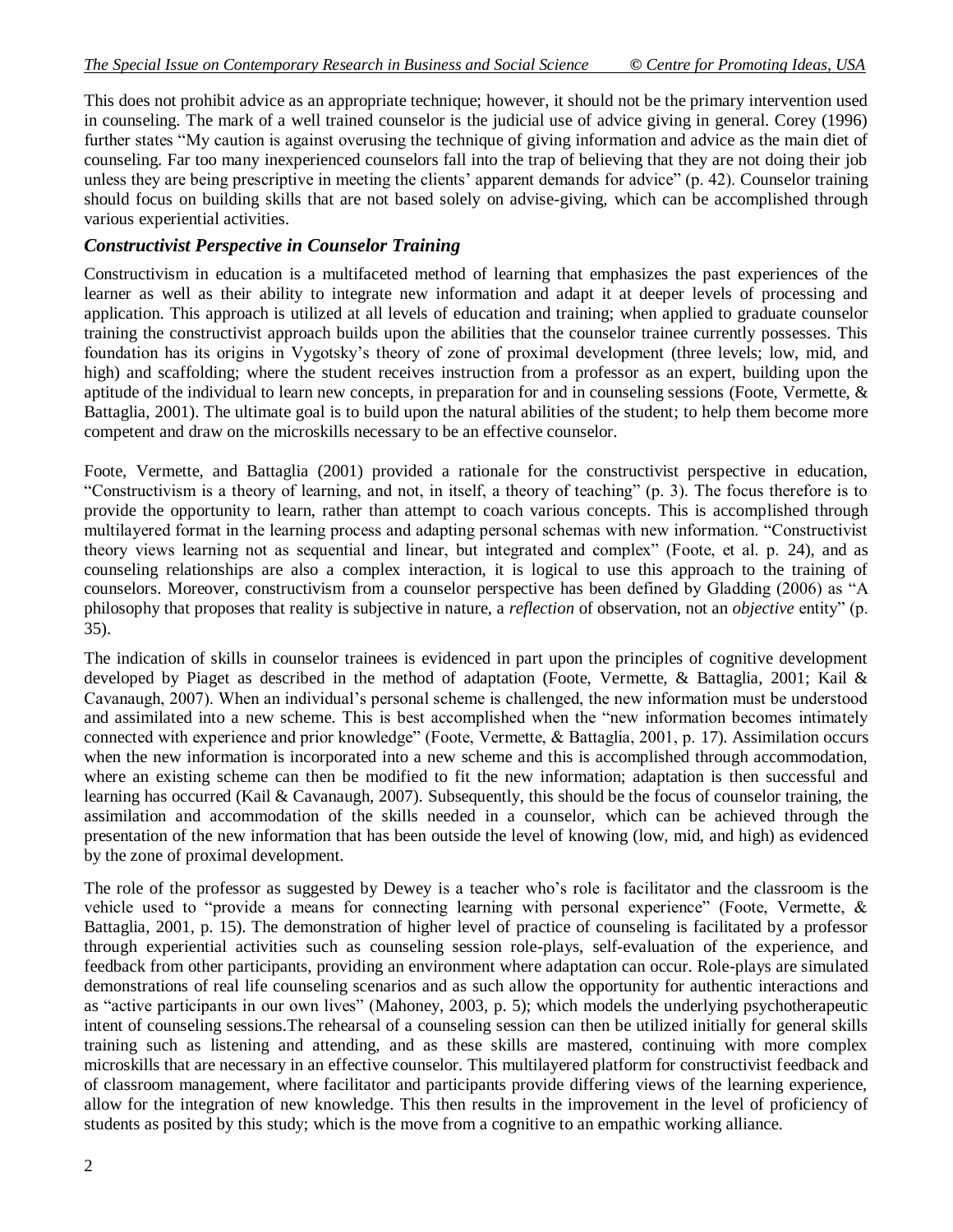McLeod (1999) presented a narrative social constructivist perspective of therapeutic empathy which attempted to coherently represent a theoretical approach to integrate both clinical and research application. This resulted in a six stage model of constructing moments of empathic understanding in counseling. The model is based on the premise that the relationship and use of empathy is socially constructed, but through both the counselor and the client behaviors. Of note, McLeod relays in the model that empathic understanding can take three forms; reflection, interpretation, and exploration from previously accepted uses and attempts at empathic understanding.

Based on a cultural and historical, empathy is a term that has been increasingly used more since the  $20<sup>th</sup>$  century and is a "word that is used in situations in which the capacity of one person to understand the feelings and experience of another has become problematic" (McLeod, 1999, p. 389). As such there are more traditional cultures that might not have value for the term empathy. It is important to remember that there are a myriad of views of counseling, including multicultural counseling perspectives, and it has been suggested that constructivism may be a particularly valuable approach as it takes into primary consideration the view from the client's perspective (Tatar & Bekerman, 2002). Since the basis for counseling is to understand the client's worldview, this can be accomplished through a constructivist methodology, as it can literally help the counselor assimilates the new learning and adapts it into their own worldview schema. However, due to the varied cultures that can be expected to be a factor in working with a client, counselors can integrate the notion that "achievement of an empathic connectedness should no longer be seen as the sole responsibility of the therapist" (McLeod, p. 391) and that, in fact, the client should have equal effect on the process. Yet, for this to be successful in the therapeutic relationship, a counselor must first be trained in the methods for establishing a strong therapeutic alliance, which includes embracing a more empathic style of interaction. This can help establish trust between the counselor and client.

# *Core Conditions*

Roger's (1989) Person-Centered Therapy provided the basis for the necessary and sufficient conditions for change to occur which he called Core Conditions. Three of the six core conditions most frequently referred to in literature are empathy, congruence, and unconditional positive regard (Tudor & Merry, 2002; Seligman, 2009; Watts, 1998). Gladding (2006) defines empathy as, "The *counselor's* ability to see, be aware of, conceptualize, understand, and effectively communicate back to a *client* the client's *feelings, thoughts and* frame of reference in regard to a *situation* or point of view" (p. 51). Empathic understanding is a "term used synonymously with EMPATHY and generally more often used by Rogers in his writings on the subject; it carries the connotation that empathy is (only) a cognitive process..." (Tudor & Merry, 2002, p. 46). Meier and Davis (2005) further define empathy as:

Some beginning counselors interpret empathy to mean agreement or sympathy. Empathy refers to a deeper comprehension of the subjective world of clients (sic). Agreement suggests that the counselor approves of the client's behavior, and sympathy indicates that the counselor feels sorry for the client (p. 37).

Congruence can best be understood as "1. A consistency between the way people feel and the way they act. 2. A key concept, also known as *genuineness*, in the theory of Carl Rogers" (Gladding, 2006, p. 35) or as a "therapeutic attitude of genuineness or wholeness" (Tudor & Merry, 2002, p. 29). While unconditional positive regard can be best described as "Total acceptance of the experiences of a *client* without conditions; a nonpossessive caring and acceptance" (Gladding, p. 146); this should be a "consistent ACCEPTANCE of each aspect of a person's experience" (Tudor & Merry, p. 146). Unconditional positive regard should not be confused with gratuitous friendliness or niceness (Tudor & Merry).

The counselor's ability to empathize with their client allows for a subjective experience in the counseling session and empowers the client to resolve their problems. Klimes (1992) illustrates the importance of facilitating client change, rather than advice-giving. The significance of facilitating clients' understanding of their problems enables them to overcome problems over their lifetime; as exemplified in the old adage "Give a man a fish, and you feed him for a day. Teach a man to fish and feed him for a lifetime" (Klimes). Facilitating client change through the use of empathy not only empowers the client, but also helps to initiate a strong therapeutic alliance. Cognitive theories work under the assumption that the counselor is the one running the session and giving directives; however, research has indicated that employing directives can leave some clients feeling threatened and therefore become resistant to change (Corey, 1996; MacDougall, 2002).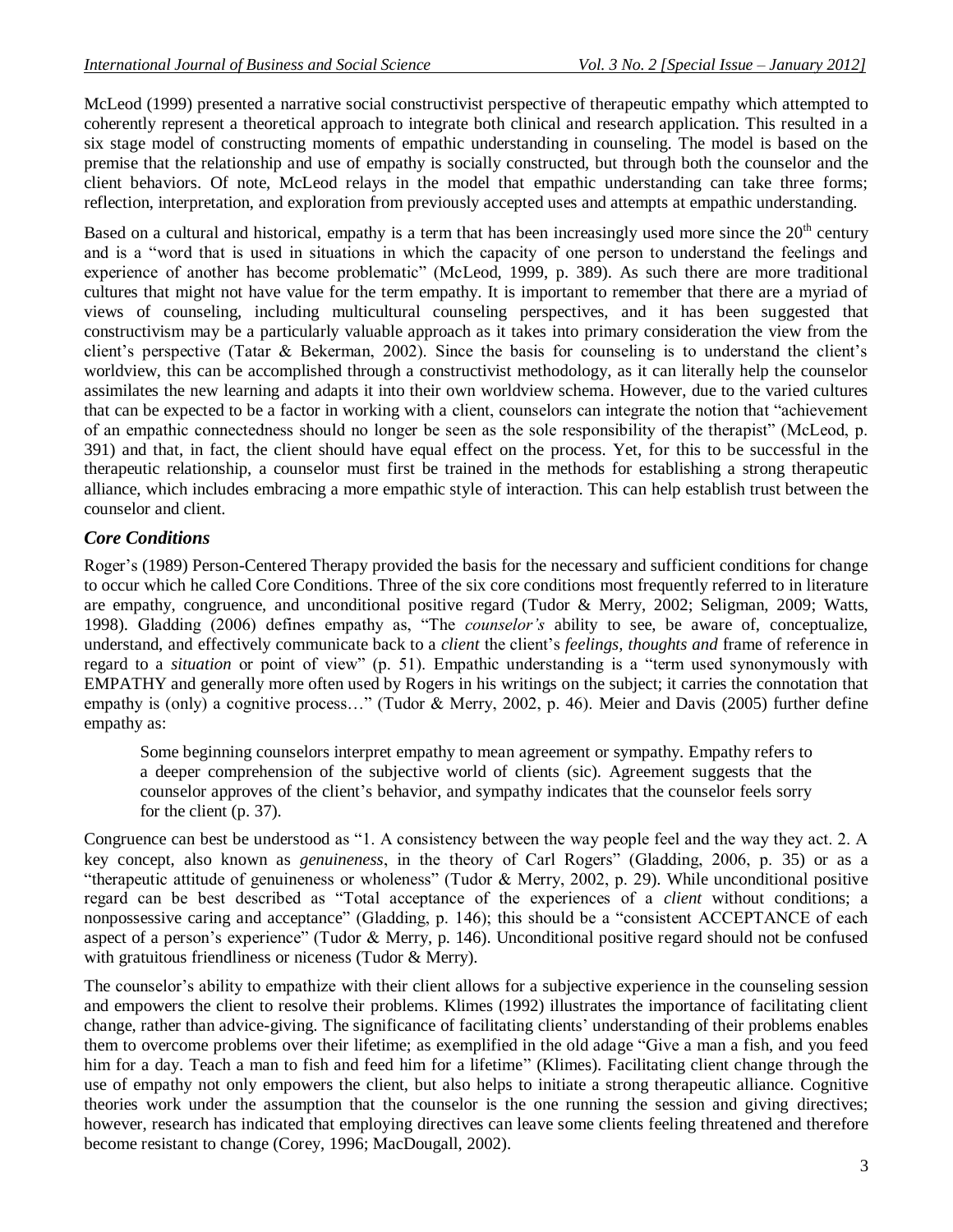Active listening skills and empathy are crucial components of the counseling relationship. Students in counseling education programs may be apt to give advice to clients, not realizing that this may create an invisible wall between themselves and the client. Notarius and Herrick (1988) discovered in the comparisons between students utilizing advice-giving and active listening skills during mock counseling sessions, those acting as distressed clients became increasingly depressed and rejected when counselors employed advice-giving. Other research on advice giving versus active listening with vocational/educational counselors, conclude that clients working with counselors who employ active listening (empathy) and verbal reinforcement leave the session feeling empowered to make their own decisions (Samaan, 1971).

Some may conclude that empathy is not learned; rather it is a personality trait. Therefore it has been argued that a student can not be trained to make use of empathy in the counseling process. Lyons and Hazler (2002) examined differences in empathy development between 1<sup>st</sup> and 2<sup>nd</sup> year students in a master's level counseling program. Students in their  $2<sup>nd</sup>$  year of the program demonstrated increased levels of empathy greater than those in their  $1<sup>st</sup>$ year of training (Lyons & Hazler). Other researchers have been able to validate the use of empathy skills training through the use of role-playing and video-taped sessions (Anderson et al., 1989). Student participants at the graduate level were trained to employ empathy when assuming the role of counselor. Students playing the role of the client, felt significantly more understood and comfortable with the counseling process, when the student portraying the counselor illustrated empathy towards him/her. This demonstrates that those students participating in empathy training were not only able to learn empathy, but also increase the therapeutic alliance (Anderson, et al.).

Although the trend in the field of counseling has geared itself towards training students to employ cognitive techniques, empathy is an important force in creating a working alliance with a client (Corey, 1996; Miller, 1989). Giving directives such as advice may set up a barricade in the counselor/client relationship. Nevertheless, it is important to train students participating in counseling programs to employ empathy more consistently than directives. Therefore, one viable method that can be utilized to accomplish these ends is the constructivist approach in the training of counselors which includes such activities as role-plays, responding to counseling scenarios, and evaluation of performances.

# *Self-Evaluation*

The evaluation or rating of one's skills in an attempt to assess performance in an experiential component in training can be, at some level, biased. This potential bias is based on the underlying nature of self reports, that they are inherently challenging due to the fact that participation in activities like in role-plays are by the very nature of our interaction skewed to the partakers own life experiences. Moreover, there may be the potential for distortions due to social desirability bias, the tendency to give socially approved answers or distortions rooted in a response set, the tendency to respond to questions in a particular way (Weiten, 2008).

Fuqua, Johnson, et al. (1984) examined the relationship between self, peer, and supervisor ratings in graduate level counselor training. Students were video taped during 20 minute simulations (counseling sessions) twice during the semester  $(2^{nd}$  and  $14^{th}$  week) producing pre- and post-training ratings, resulting in significant relationships between peer and supervisor ratings. Interestingly, self ratings were not significantly correlated with the other two raters; while peer ratings were significantly higher than any other ratings which may connote that the camaraderie among peers may bias their evaluation of each other. Fuqua, Johnson, et al. suggested that future research on this topic would be helpful to consider carefully who is selected for performance ratings and evaluation, which was subsequently done.

Fuqua, Newman, et al. (1984) re-examined whether there were significant differences between ratings of self, peers, and supervisors. In this study 33 graduate students who were split into groups (of 3-5); each group had a doctoral level instructor, running two hour training sessions, followed by 20 minute video taped simulated counseling sessions. Both peers and supervisors were asked to observe videos of counseling simulations, and then peers, supervisors, and counselors were asked to complete the seven measures of counseling performance. The peer and self (counselor) ratings were not significantly different, but the supervisor to both peer and self ratings were significantly different. Fuqua, Newman, et al. confirmed the importance of the rating source, as well as the importance of inter-rater reliability. Purpose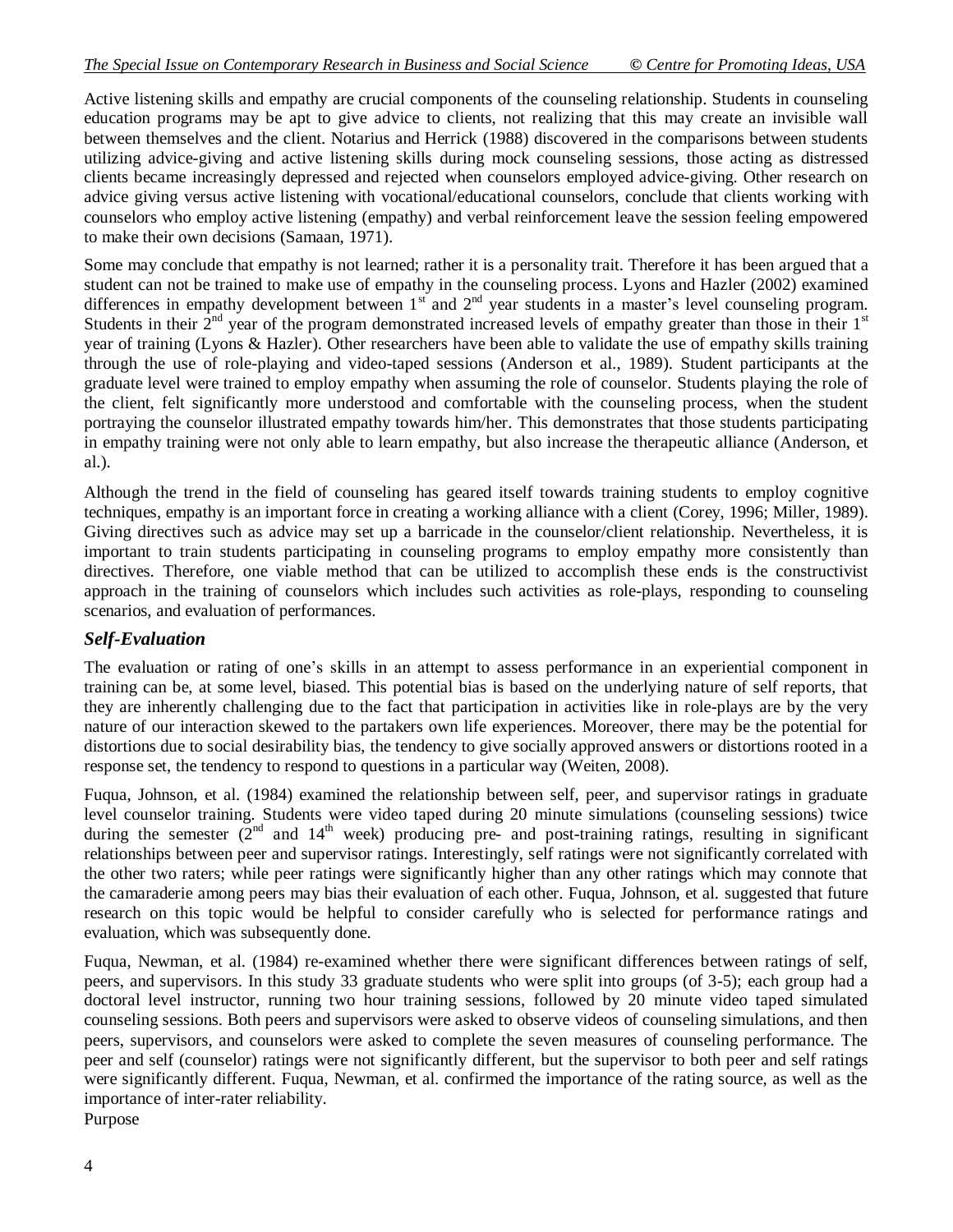This study attempted to utilize the constructivist approach in the training of graduate level counselor students, through various experiential methods; including, responding to preset scenarios, role plays of both student dyads and student and actor dyads, student self-evaluation of taped counseling sessions, and weekly written feedback activities with subsequent class discussions. Change was measured by the counselor trainee behavior as movement from a cognitive to an empathic response to the client which indicated a higher level functioning of the counselor trainee.

# *Methodology*

## **Participants**

Counselor trainees: Graduate students (N= 39; 31 female, 8 male) over three semesters, enrolled primarily in School Counseling and Mental Health Counseling programs at a small private liberal arts university in the Northeast. The intention was to introduce counseling skills to graduate students taking part in an Introduction to Counseling class (ranged from 10-16 students) that comprised an experiential component. Clients: Undergraduate students (range of 5-10 a semester) at a small private liberal arts university in the Northeast from the Theater department volunteered to act as clients. They were asked to read over a problem scenario and present the problem to the counselor as actor client. Both counselors and clients were informed and consented that these sessions would be video-recorded.

### **Measures**

*Counselor Skill and Personal Development* (CSPD-RF; Torres-Rivera et al., 2002). The CSPR-RF was "developed by Wilbur (sic) to evaluate the counseling skills of counselors-in-training during structured group supervision" (Torres-Rivera et al., p. 268). Comprised of 20 items that are scored on a 6 point Likert scale, where 1 is unacceptable through 6 which is outstanding, each rating was based on the counseling skills observed. The internal consistency had an alpha .91, and a split-half reliability of .83 and .84.

*Counselor Response Rating Form* (CRRF; unpublished scenarios). The CRRF was comprised of five client comments that presented a counseling problem that represented general issues from a typical initial interview. The central issues were betrayal, grief, relocation, drinking and fighting, and academics. Each was rated on the *Basic Counselor Response Rating Scale* (BCRRS; Bogner, 2005) of 1 to 5; 1=Advice Giving, 2=Closed Question, 3=Open Question, 4=Reflecting Content; and 5=Reflecting Feeling. The ratings were defined by the overall theme of each response and were defined as follows: Advice Giving was defined as a suggestion or recommendation; Closed Question was defined as a question that can be answered with a single response or only a few words; Open Question was defined as a question that required a more in depth response that required an exploration into the self; Reflecting Content was defined as responding to verbal and non-verbal behaviors the client presented; and Reflecting Feeling was defined as responding to the verbal and non-verbal emotional aspects the client presented (Gladding, 2006).

### **Procedures**

Counseling skills were practiced through videotaped role plays throughout the semester and students selfevaluated their performance for at least the initial and final sessions (range of sessions 5-9). Additionally, students wrote a response to a pre and post measure of scenarios presenting five different client problems at an initial interview. The professor assigned the students into groups, so that each of the groups was comprised of differing types and levels of experience. The ages of the students ranged from 22 to 66.

The role played counseling sessions were performed by either student dyads or by student and actor dyads with problem scenarios that were provided by the professor. Selected videotaped counseling sessions (student and actor dyads) were viewed in class and discussed. At the end of the taping sessions each group provided verbal feedback to each other and written anonymous comments on 3 by 5 cards regarding positive and negative observations of counselor responses. After the cards were completed they were then compiled by the class into either "Positive Observations" or "Negative Observations" and then distributed the following week to the entire class. The characteristics of the counselors' responses to clients' statements were explored, which led to clarification of what constituted appropriate and effective reactions. Similarly, ineffective counselor responses were identified and improved upon by the students and professor. This process led to an understanding of what contributes to the development of core conditions and the empathic therapeutic relationship.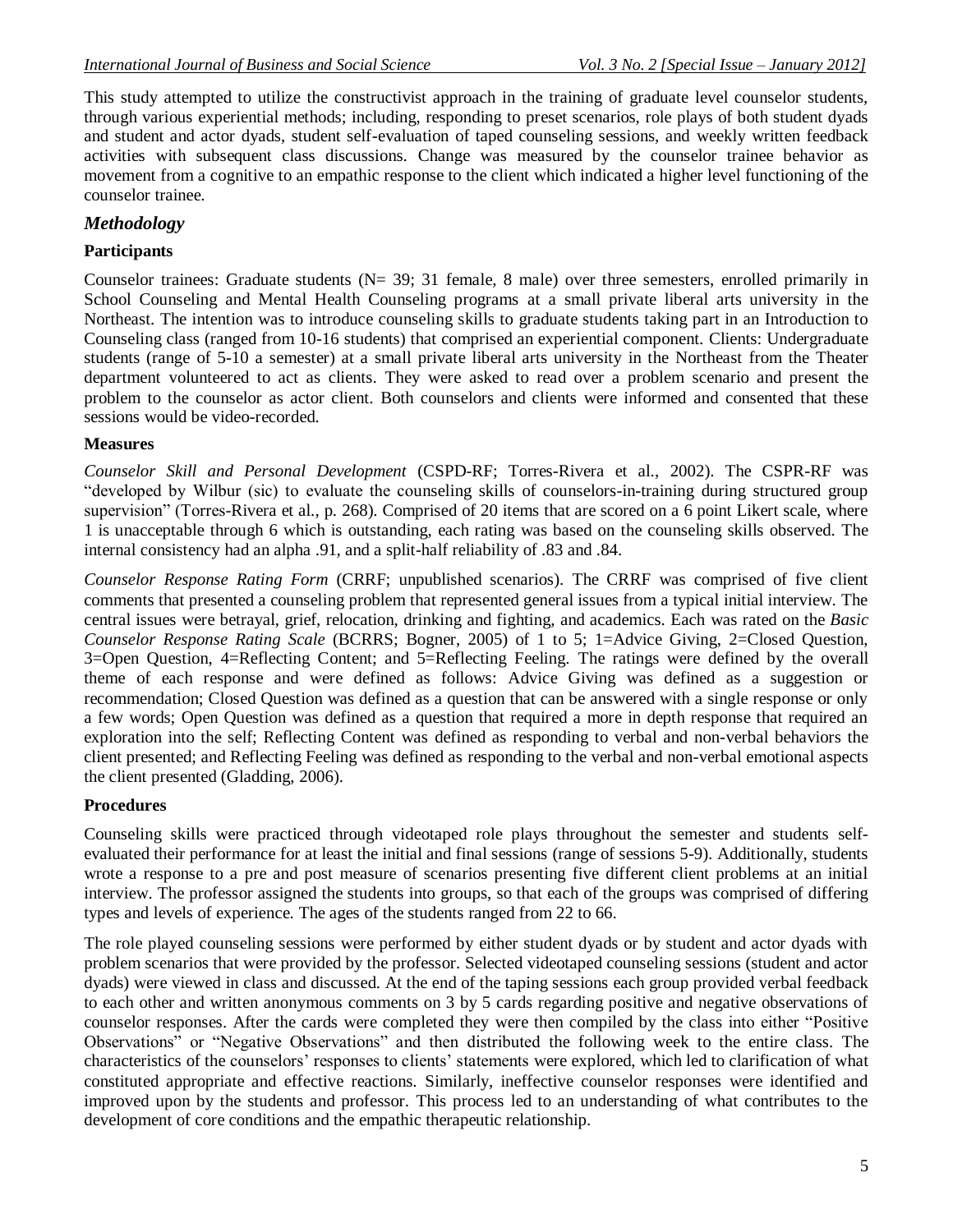The students' observation skills were improved and they achieved higher levels of cognitive skills (analysis and synthesis) according to Bloom's taxonomy of cognitive thinking. At the end of each class each member of the dyad completed a feedback form, which encouraged participants to reflect on the quality of their experiences as the client or counselor. The feedback form focused on what factors contributed to client change and how the counselor could improve skills in responding more empathically. In addition, the students were instructed to share their thoughts, feelings, and reactions to their experience during the counseling session. At subsequent classes a composite list of all client and counselor comments was distributed and discussed. The comments were anonymous and enabled counselor trainees to recognize feelings of self efficacy, growth in skill development and additional appropriate types of counselor behaviors. In addition, each counselor trainee received the feedback form from the actor client as well as their own feedback form. Consequently the counselor feedback forms functioned as a journal for the counselor trainee.

The aforementioned class procedures provided the opportunity to distinguish between behaviors, such as advice giving, which initially may have been viewed as positive by students, but through class discussion came to be seen as negative in most circumstances. The counselor trainees learned that counselor responses that reflected feelings were more productive for the clients. All of the forms of feedback and discussions were geared toward facilitating the development of counseling skills that would increase the therapeutic alliance, thereby increasing client change and growth. The constructivist nature of the experiential activities enabled counselor trainees to construct new knowledge and acknowledge the role of experience in the process of learning.

The CSPR-RF was administered after a deeper understanding of counseling techniques was effectively demonstrated by the student. The students evaluated their responses to their initial and final videotaped session with a client actor using the CSPR-RF. Five of the 20 items were of interest to the researchers because they measure skills related to the development of the core conditions for a therapeutic alliance. At the end of the semester the students identified the change in their responses to clients on all items on the instrument. The CRRF presented problems for five client scenarios and required written responses by the counselor trainees. The CRRF was administered at the first and last class of the semester. The written responses were used by the professor to evaluate the progress of individual students. A comparison of pre and post administration of the measure provided the professor with a means to evaluate the progress of students in their ability to respond to clients with more empathy and less advice.

### *Results*

The CRRF was rated using the BCRRS by the first three authors. The inter-rater reliability of the BCRRS was established through 30 correlations of the CRRF five scenarios with a Pearson correlation two-tailed test of significance which ranged from .382 to .947 (p<.01; p< .05 for a single item). Of the 30 correlations, 12 were mild to moderate (.382-.654) and 18 were strong (.700-.947).The mean scores of the CRRF questions at the initial sessions and the final sessions demonstrated positive change or growth of the students with a paired samples twotailed t-test at a significance level of  $p < .001$  for questions 1, 2, 4, and 5, and  $p < .01$  for question 3. The Cohen's-d effect sizes for the five items on the CRRF respectively were  $1=0.91$ ,  $2=0.89$ ,  $4=0.94$ ,  $5=0.71$ , and  $3=0.65$ , which indicates a strong relationship between the changes in growth of the counselor trainee in the movement from the giving advice to reflecting client feelings. This then verified a more empathic response to the client problem by the counselor trainee.

The mean scores of the CSPD-RF questions at the initial sessions and the final sessions demonstrated positive change or growth of the students with a paired samples two-tailed t-test at a significance level of  $p < .001$  for the five items of interest to the researchers. The five items (4, 5, 6, 7, and 17) measured responses linked to core conditions of a therapeutic alliance, such as: empathy, congruence, and reflection of meaning and feelings. The effect sizes as calculated using Cohen's-d ranged from .64 to .94. The effect sizes for items 4, 5, 6, 7, and 17 are as follows respectively: .90, .90, .94, .64, and .86. On this scale students' average growth in counseling skills ranged from slightly under two-thirds of a standard deviation to almost a full standard deviation from the initial measurements.

### *Discussion*

Growth in counseling skills was evident as measured by the BCRRS. The researchers consistently measured higher level functioning of the counselor as indicated by the decrease in the advice giving (cognitive and directive) responses and the increase in the empathic responses to the clients' initial statements of their problems.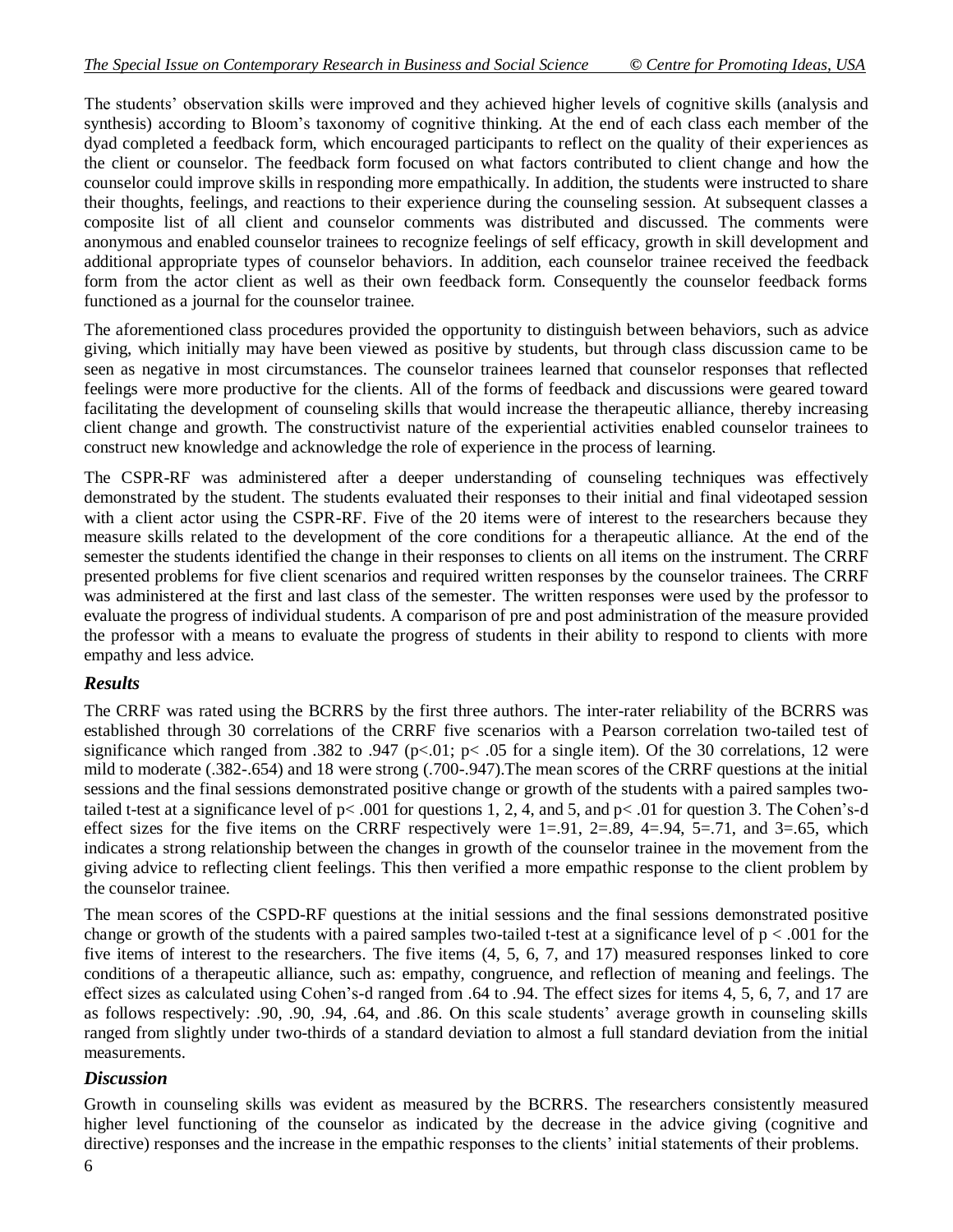Roger's Core Conditions were the basis for the training and over time from the beginning to the end of the semester the change in counselor trainee responses moved away from advice-giving to an emotional connection. The findings of this study indicated that this growth in providing empathic responses to the client indicated a higher level of counselor effectiveness in developing a therapeutic alliance with clients. As a result, positive client growth would be more likely.

The results of five items on the CSPD-RF, the self assessment instrument, indicated moderate growth in the critical foundation skills of the counselor trainees. At the end of the semester long course students had learned to identify counselor skills in paraphrasing, summarizing, empathy, reflecting meaning, reflecting feelings and congruence between verbal and non-verbal behaviors. Consequently, the students were then able to self assess these skills at two points in time and growth in their counseling skills became evident.

The constructivist perspective of learning was utilized in counselor training and as a result growth in skills was indicated by the aforementioned assessment tools. Counselor trainees responded to counseling situations, selfreported and evaluated their counseling skills based on the counseling sessions they had participated in throughout the semester. The small cooperative learning groups designed by the professor provided a safe, non-threatening environment for informative feedback on counselor behaviors. The weekly reflections on the feedback forms and the compiled list of observed counselor behaviors added to the constructivist experiences. A limitation might be the initial level of understanding and skills that are presented by students at the beginning of the semester. Students may present differing abilities as demonstrated by the individual's zone of proximal development, ranging from low to high. These differing levels may have an influence on the level of attainment throughout the semester. However, this should not be considered an impediment to growth rather it provided an opportunity to continue developing the skills that are necessary for the unique challenges that are presented in school and mental health counseling. The students with higher initial skills were frequently able to model effective counseling responses, which enhanced the learning environment for their peers.

One recommendation might be to replicate this study using the constructivist approach in the methodology in another introductory counseling class and measure the growth using the Basic Counselor Response Rating Scale. This can provide two outcomes, it can contribute to the reliability of the Basic Counselor Response Rating Scale and it can emphasize the importance of counselor empathy in counseling sessions. One other variation might be to apply the basis of this study to a more advanced counseling class.

### *Conclusions*

A classroom climate of discovery, active student engagement with the professor and peers, and an emphasis on learning through opportunities to construct knowledge by creating authentic role play experiences contributed to the growth in counseling skills. The two measures (CSPR-RF and BCRRS) provided evidence for the use of the constructivist approach in the development of counselor skills related to Roger's core conditions for developing a therapeutic alliance. The growth in higher level functioning of counselor trainees in responding to clients was evident during the semester through professor observation of counseling sessions and the administration of two rating scales indicative of such growth. All of which was facilitated through a multilayered feedback constructivist approach.

As one student commented, "I learned the importance of empathy and attentive listening. It is important to understand the world-view of the client and not jump into solving the problems."